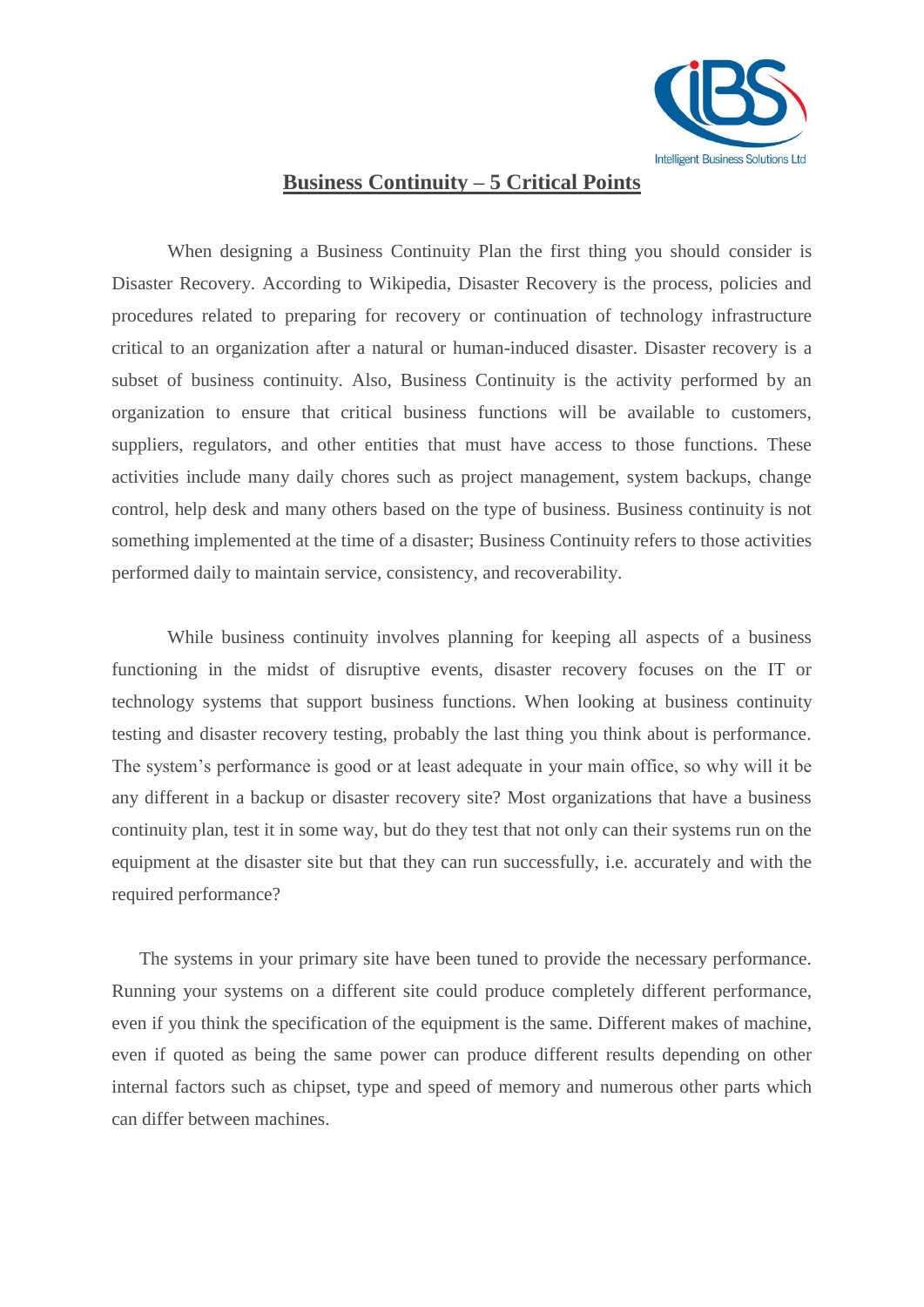

- **1. Central machines/servers:** When looking at central machines it does not necessarily mean that the backup machine should be the same specification as the original primary machine. You should carry out the proper sizing in order to determine the appropriate specifications for the backup machine, in order to handle the workload at the given time. According to the Disaster Recovery strategy you have to define and prioritize the criticality of your applications.
- **2. Network:** At the disaster site it is assumed there is a network. It is assumed that according to the criticality of your business and the necessity of an internet connection you will have a standard internet connection and a backup connection. You have to make sure through the proper procedures that the network at the recovery site is frequently tested and maintained. As well as either replication of data is running smoothly and the backup and restore procedures are indeed tested and working. There is no point in having a disaster recovery site, if when you need it, it will not work.
- **3. Desktop:** A business continuity plan considers that your existing offices in case of a disaster will no longer be usable, therefore the business side of your organization has to relocate, what desktop machines will be available and where? Almost all of the time are companies acquire new and more powerful desktop, they relocate the older ones to the disaster recovery site; this create an issue that the older pcs' at the recovery site will eventually be so outdated that will not be able to run the new applications currently being used at the primary site. You have to consider both the hardware and software specification of the desktop machines at the secondary site.
- **4. Testing all systems:** As previously mentioned we need to setup procedures that will define: WHEN, WHAT, and HOW will we test. Can the machines in the recover site run the necessary applications in the desired time-frame? It is common to simulate a disaster and document the results during the recovery, having in mind 3 key factors: a) procedure b) task assignment c) timing.
- **5. Automated testing:** Your production environment is very dynamic, continually being updated and upgraded. Most organizations are testing the updates in the production